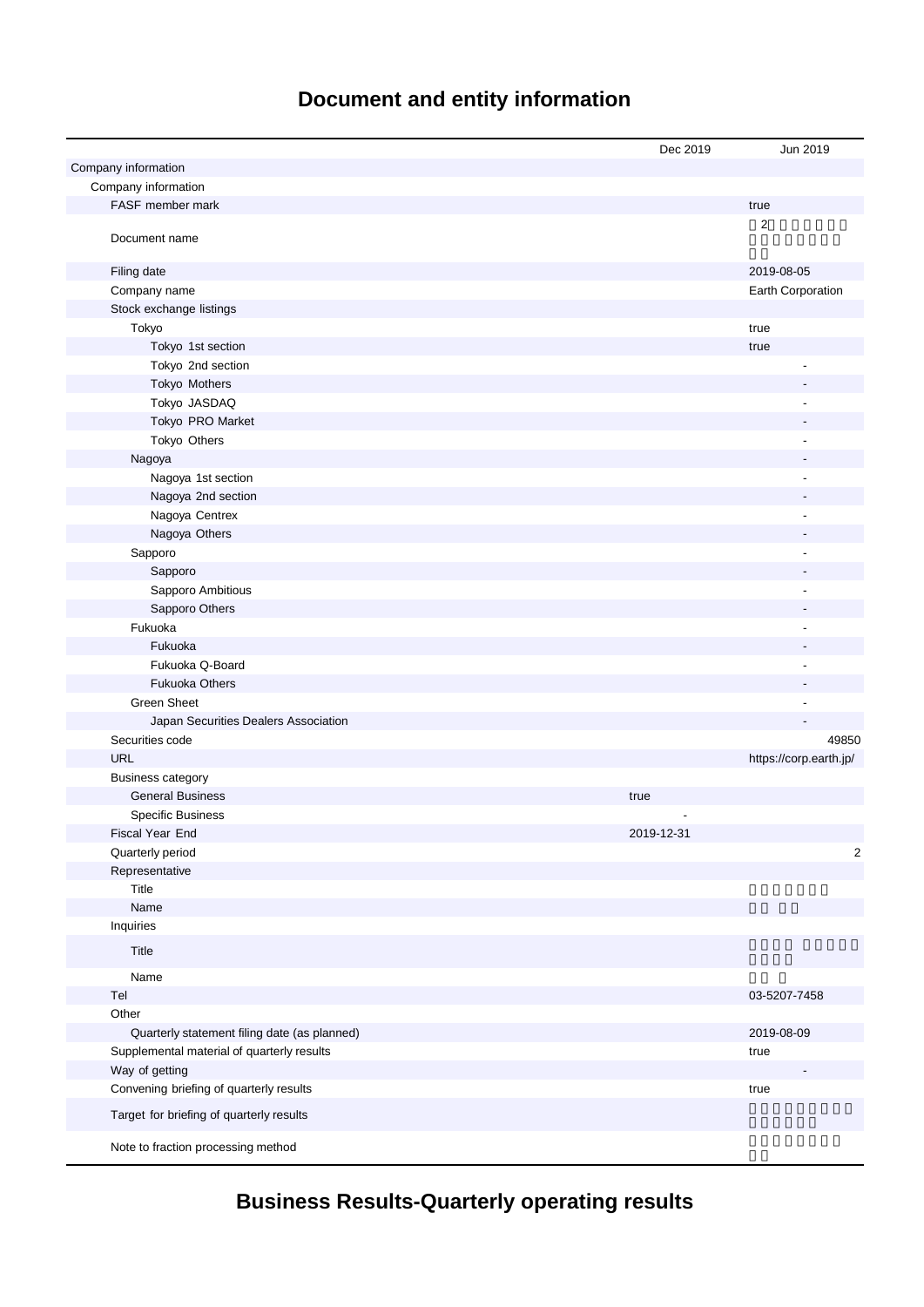|                                                    | Jun 2019 | Jun 2018 |
|----------------------------------------------------|----------|----------|
| Quarterly operating results                        |          |          |
| Quarterly operating results                        |          |          |
| Consolidated operating results                     |          |          |
| Consolidated income statements information         |          |          |
| Net sales                                          |          |          |
| Net sales                                          | 104,031  | 101,062  |
| % change                                           | 2.9      | 1.4      |
| Operating profit                                   |          |          |
| Operating profit                                   | 7,402    | 6,494    |
| % change                                           | 14.0     | $-32.8$  |
| Ordinary profit                                    |          |          |
| Ordinary profit                                    | 7,538    | 6,696    |
| % change                                           | 12.6     | $-32.1$  |
| Profit attributable to owners of parent            |          |          |
| Profit attributable to owners of parent            | 4,650    | 4,044    |
| % change                                           | 15.0     | $-35.3$  |
| Note to consolidated income statements information |          |          |
| Comprehensive income                               |          |          |
| Comprehensive income                               | 4,585    | 3,757    |
| Change in comprehensive income                     | 22.0     | $-44.2$  |
| Other consolidated operating results               |          |          |
| Basic earnings per share (Yen)                     | 229.98   | 200.17   |
| Diluted earnings per share (Yen)                   |          |          |
| Note to consolidated operating results             |          |          |
| Note to operating results                          |          |          |

## **Business Results-Quarterly financial positions**

| (in millions of yens)                    |          |          |  |
|------------------------------------------|----------|----------|--|
|                                          | Jun 2019 | Dec 2018 |  |
| Quarterly financial positions            |          |          |  |
| Quarterly financial positions            |          |          |  |
| Consolidated financial positions         |          |          |  |
| Total assets                             | 120,980  | 108,580  |  |
| Net assets                               | 46,436   | 44,372   |  |
| Capital adequacy ratio (%)               | 35.0     | 37.0     |  |
| Note to consolidated financial positions |          |          |  |
| Owner's equity                           | 42,291   | 40,226   |  |
| Note to financial positions              | -        |          |  |

## **Business Results-Note to quarterly business results**

|                                        | Jun 2019 |
|----------------------------------------|----------|
| Quarterly note to business results     |          |
| Quarterly note to business results     |          |
| Note to consolidated financial results |          |
| Note to consolidated financial results |          |

# **Quarterly Dividends**

| (in millions of yens)    |          |          |          |
|--------------------------|----------|----------|----------|
|                          | Dec 2019 | Jun 2019 | Dec 2018 |
| Quarterly dividends      |          |          |          |
| Quarterly dividends      |          |          |          |
| <b>Dividends</b>         |          |          |          |
| Dividend per share (Yen) |          |          |          |
| Dividend per share (Yen) |          |          |          |
| First quarter            |          |          |          |
| Result                   | -        |          |          |
|                          |          |          |          |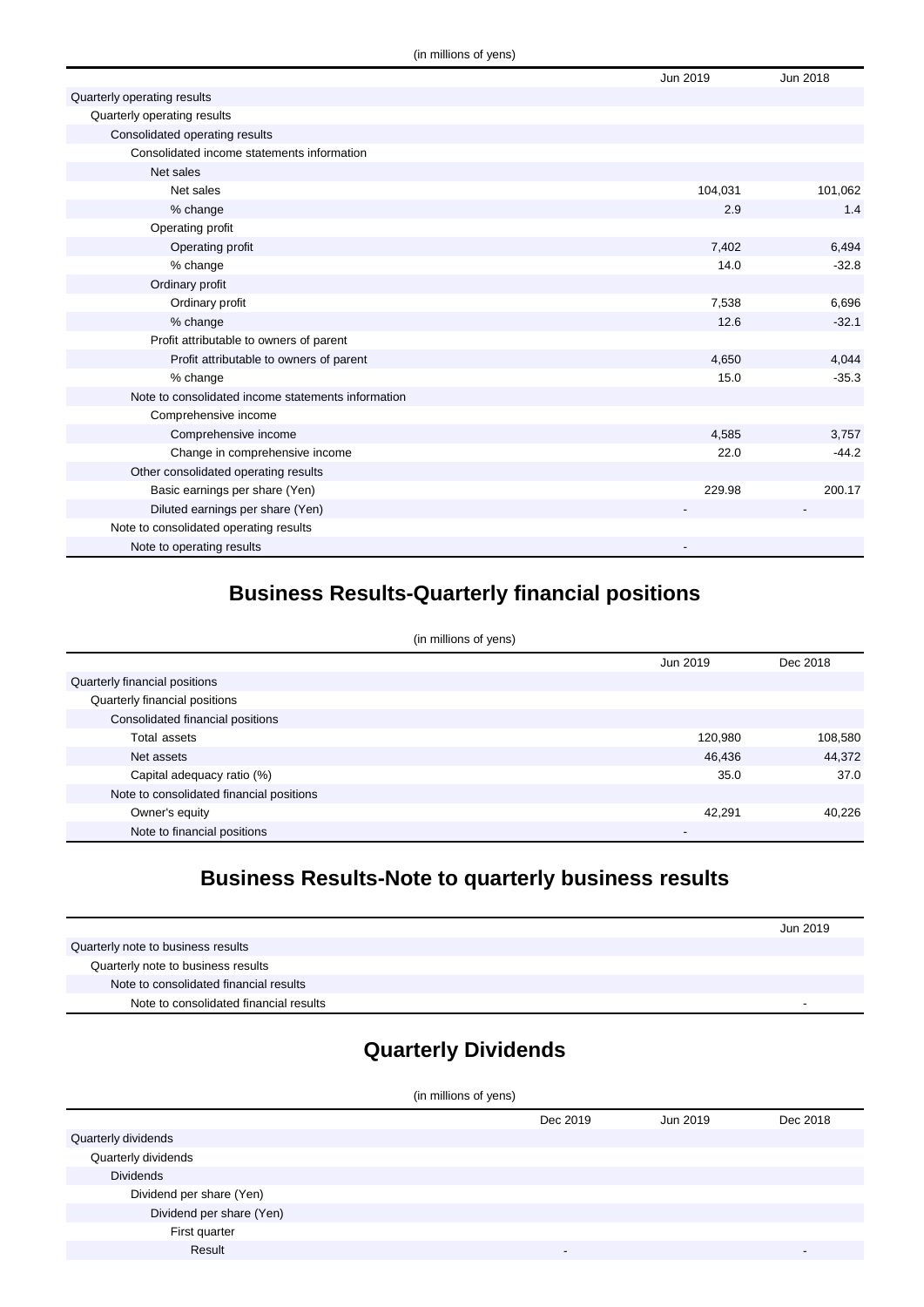| Second quarter                                                         |                          |                          |
|------------------------------------------------------------------------|--------------------------|--------------------------|
| Result                                                                 | 0.00                     | 0.00                     |
| Third quarter                                                          |                          |                          |
| Result                                                                 |                          | $\overline{\phantom{a}}$ |
| Forecast                                                               | $\overline{\phantom{a}}$ |                          |
| Upper                                                                  | $\overline{\phantom{a}}$ |                          |
| Lower                                                                  | $\blacksquare$           |                          |
| Year end                                                               |                          |                          |
| Result                                                                 |                          | 115.00                   |
| Forecast                                                               | 100.00                   |                          |
| Upper                                                                  | $\blacksquare$           |                          |
| Lower                                                                  |                          |                          |
| Annual                                                                 |                          |                          |
| Result                                                                 |                          | 115.00                   |
| Forecast                                                               | 100.00                   |                          |
| Upper                                                                  |                          |                          |
| Lower                                                                  | $\overline{\phantom{a}}$ |                          |
| Correction of dividend forecast from the most recent dividend forecast |                          |                          |
| Correction of dividend forecast from the most recent dividend forecast |                          |                          |
| Annual                                                                 | $\overline{\phantom{a}}$ |                          |
| Note to dividends                                                      |                          |                          |
| Note to dividends                                                      |                          |                          |
| Annual                                                                 |                          |                          |

## **Quarterly Forecasts**

(in millions of yens)

|                                      | Dec 2019                                             |
|--------------------------------------|------------------------------------------------------|
| Quarterly forecasts                  |                                                      |
| Quarterly forecasts                  |                                                      |
| Title for forecasts                  | 3.2019<br>12<br>2019<br>$1 \quad 1$<br>2019 12<br>31 |
| Preamble to consolidated forecasts   |                                                      |
| Preamble to forecasts                |                                                      |
| Main table of consolidated forecasts |                                                      |
| Net sales                            |                                                      |
| Net sales                            |                                                      |
| Forecast                             | 186,500                                              |
| Upper                                |                                                      |
| Lower                                |                                                      |
| % change                             |                                                      |
| Forecast                             | $3.0\,$                                              |
| Upper                                |                                                      |
| Lower                                |                                                      |
| Operating profit                     |                                                      |
| Operating profit                     |                                                      |
| Forecast                             | 2,400                                                |
| Upper                                |                                                      |
| Lower                                | $\overline{a}$                                       |
| % change                             |                                                      |
| Forecast                             | 131.5                                                |
| Upper                                |                                                      |
| Lower                                |                                                      |
| Ordinary profit                      |                                                      |
| Ordinary profit                      |                                                      |
| Forecast                             | 2,800                                                |
| Upper                                |                                                      |
| Lower                                |                                                      |
| $%$ change                           |                                                      |
| Forecast                             | 102.5                                                |
| Upper                                | $\overline{\phantom{a}}$                             |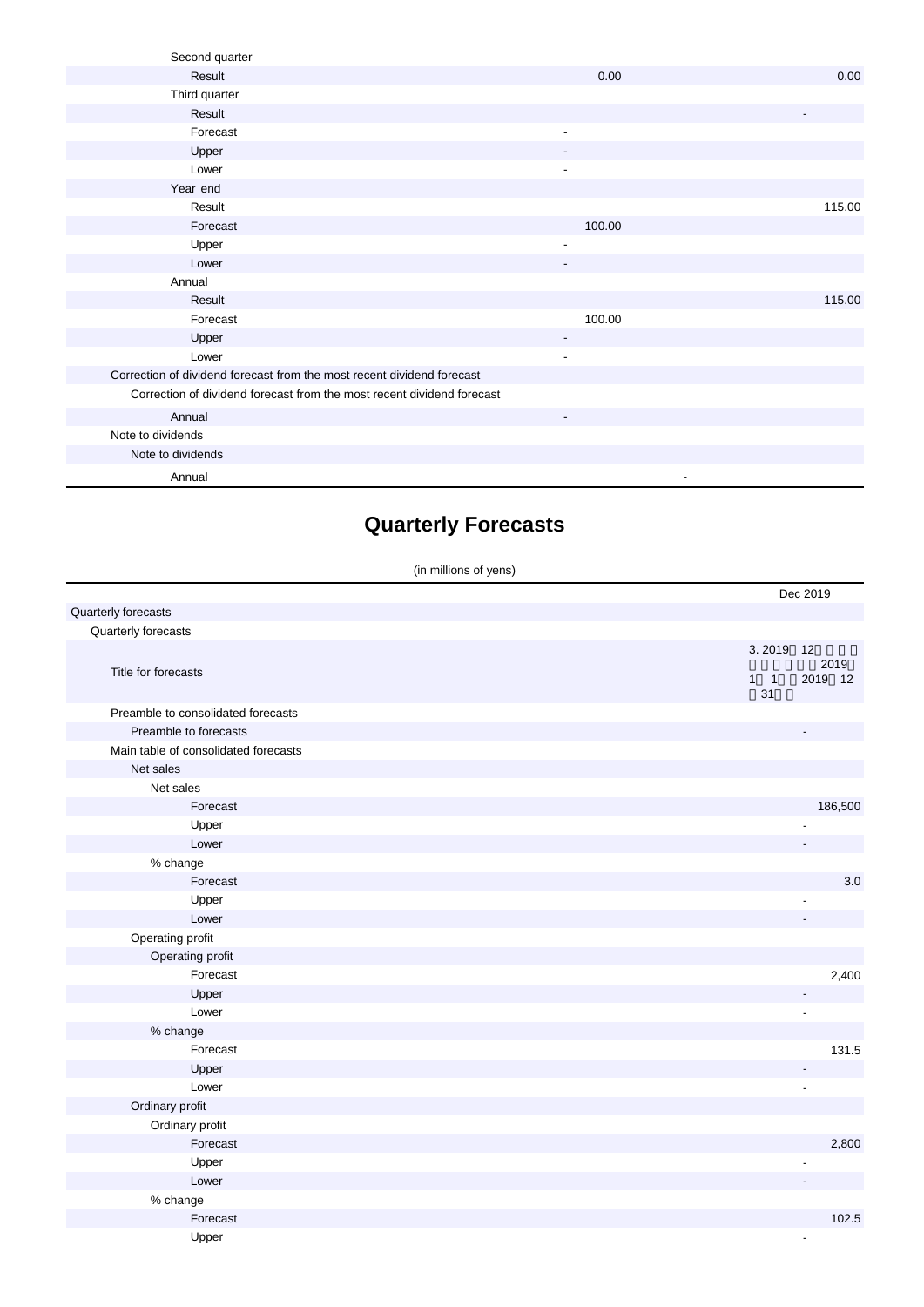| Lower                                                                    |       |
|--------------------------------------------------------------------------|-------|
| Profit attributable to owners of parent                                  |       |
| Profit attributable to owners of parent                                  |       |
| Forecast                                                                 | 500   |
| Upper                                                                    |       |
| Lower                                                                    |       |
| % change                                                                 |       |
| Forecast                                                                 |       |
| Upper                                                                    |       |
| Lower                                                                    |       |
| Basic earnings per share (Yen)                                           |       |
| Basic earnings per share (Yen)                                           |       |
| Forecast                                                                 | 24.73 |
| Upper                                                                    |       |
| Lower                                                                    |       |
| Note to consolidated forecasts                                           |       |
| Note to forecasts                                                        |       |
| Correction of financial forecast from the most recent financial forecast |       |
| Correction of financial forecast from the most recent financial forecast |       |
| Forecast                                                                 |       |

#### **Notes, Quarterly-Material changes in subsidiaries during this period changes in scope of consolidations resulting from change in subsidiaries**

|                                                                                                                                   | Jun 2019 |
|-----------------------------------------------------------------------------------------------------------------------------------|----------|
| Material changes in subsidiaries during this period (Changes in scope of<br>consolidations resulting from change is subsidiaries) |          |
| Material changes in subsidiaries during this period (Changes in scope of<br>consolidations resulting from change is subsidiaries) |          |
| <b>Others</b>                                                                                                                     |          |
| Material changes in subsidiaries during this period (Changes in scope<br>of consolidations resulting from change is subsidiaries) |          |
| Material changes in subsidiaries during this period (Changes in<br>scope of consolidations resulting from change is subsidiaries) |          |
| Number of subsidiaries newly consolidated                                                                                         |          |
| Name of subsidiaries newly consolidated                                                                                           |          |
| Number of subsidiaries excluded from consolidation                                                                                |          |
| Name of subsidiaries excluded from consolidation                                                                                  |          |
| Note to material changes in subsidiaries during this period                                                                       |          |
| Note to material changes in subsidiaries during this period                                                                       |          |

#### **Notes, Quarterly-Applying of specific accounting of the consolidated quarterly financial statements**

|                                                                                               | Jun 2019 |
|-----------------------------------------------------------------------------------------------|----------|
| Applying of specific accounting of the consolidated quarterly financial statements            |          |
| Applying of specific accounting of the consolidated quarterly financial<br>statements         |          |
| <b>Others</b>                                                                                 |          |
| Applying of specific accounting of the consolidated quarterly financial<br>statements         |          |
| Applying of specific accounting of the consolidated quarterly<br>financial statements         |          |
| Note to applying of specific accounting of the consolidated quarterly<br>financial statements |          |
| Note to applying of specific accounting of the consolidated<br>quarterly financial statements |          |

#### **Notes, Quarterly-Changes in accounting policies and accounting estimates retrospective restatement**